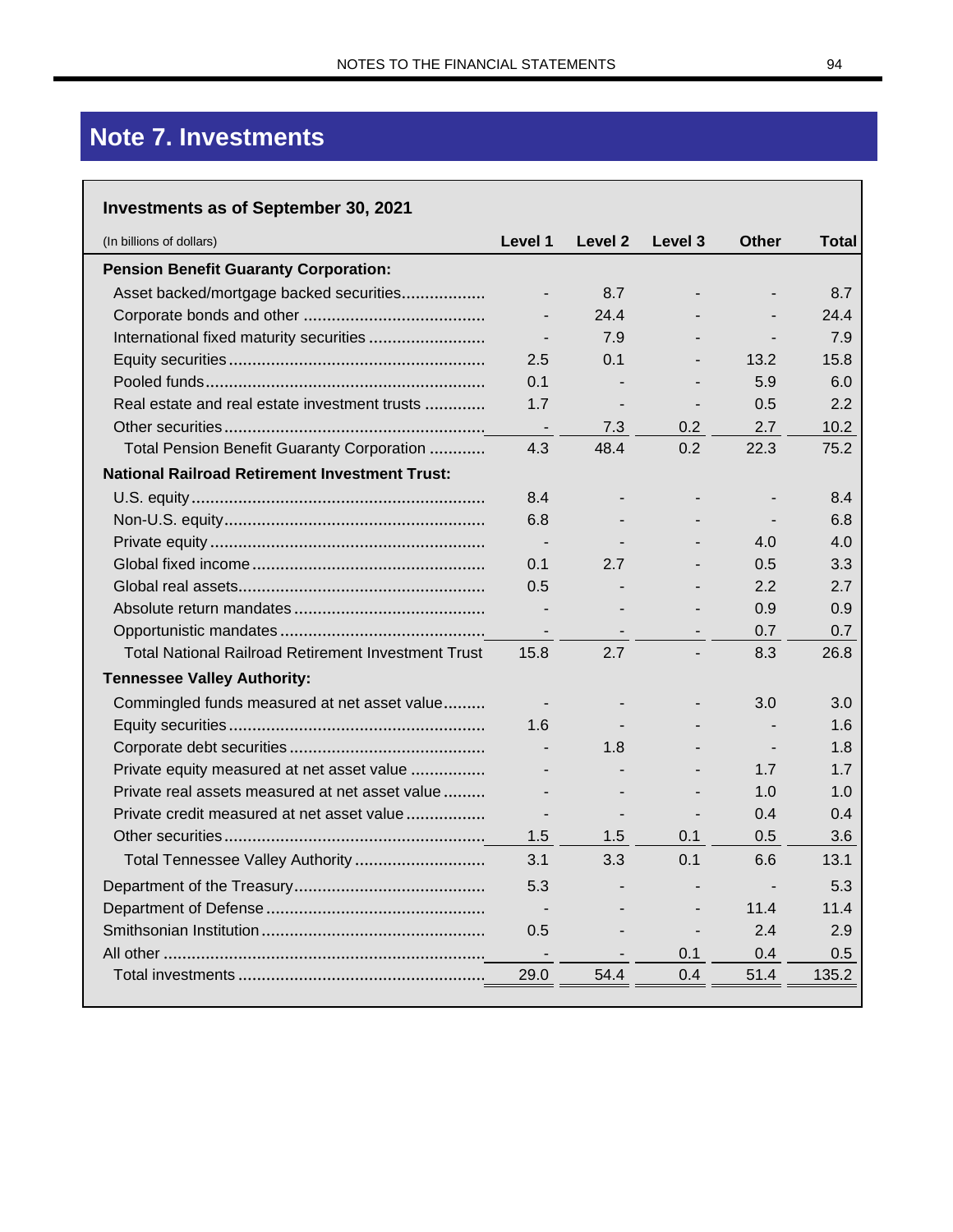| <b>Investments as of September 30, 2020</b>                |                          |                          |                |                          |                          |
|------------------------------------------------------------|--------------------------|--------------------------|----------------|--------------------------|--------------------------|
| (In billions of dollars)                                   | Level 1                  | Level 2                  | Level 3        | <b>Other</b>             | <b>Restated</b><br>Total |
| <b>Pension Benefit Guaranty Corporation:</b>               |                          |                          |                |                          |                          |
| Asset backed/mortgage backed securities                    |                          | 5.3                      |                |                          | 5.3                      |
|                                                            |                          | 20.6                     |                |                          | 20.6                     |
|                                                            | $\overline{\phantom{a}}$ | 9.2                      |                |                          | 9.2                      |
|                                                            | 2.8                      | 0.9                      |                | 20.2                     | 23.9                     |
|                                                            | 0.1                      |                          |                | 0.8                      | 0.9                      |
| Real estate and real estate investment trusts              | 1.5                      |                          |                | 1.3                      | 2.8                      |
|                                                            | $\sim$                   | 10.3                     |                | 2.4                      | 12.7                     |
| Total Pension Benefit Guaranty Corporation                 | 4.4                      | 46.3                     | $\blacksquare$ | 24.7                     | 75.4                     |
| <b>National Railroad Retirement Investment Trust:</b>      |                          |                          |                |                          |                          |
|                                                            | 6.0                      |                          |                |                          | 6.0                      |
|                                                            | 6.0                      |                          |                | $\overline{\phantom{a}}$ | 6.0                      |
|                                                            | $\sim$                   |                          |                | 2.8                      | 2.8                      |
|                                                            | 0.1                      | 3.6                      |                | 0.4                      | 4.1                      |
|                                                            | 0.9                      |                          |                | 2.2                      | 3.1                      |
|                                                            |                          |                          |                | 1.6                      | 1.6                      |
| <b>Total National Railroad Retirement Investment Trust</b> | 13.0                     | 3.6                      |                | 7.0                      | 23.6                     |
| <b>Tennessee Valley Authority:</b>                         |                          |                          |                |                          |                          |
| Commingled funds measured at net asset value               |                          |                          |                | 2.4                      | 2.4                      |
|                                                            | 2.2                      |                          |                |                          | $2.2^{\circ}$            |
|                                                            | $\overline{a}$           | 1.8                      |                |                          | 1.8                      |
| Private equity measured at net asset value                 |                          |                          |                | 1.2                      | 1.2                      |
| Private real assets measured at net asset value            |                          |                          |                | 0.8                      | 0.8                      |
| Private credit measured at net asset value                 | $\overline{\phantom{a}}$ | $\overline{\phantom{a}}$ |                | 0.2                      | 0.2                      |
|                                                            | 0.6                      | 1.1                      | 0.1            | 0.6                      | 2.4                      |
|                                                            | 2.8                      | 2.9                      | 0.1            | 5.2                      | 11.0                     |
|                                                            | 5.8                      |                          |                |                          | 5.8                      |
|                                                            |                          |                          |                | 11.4                     | 11.4                     |
|                                                            | 0.4                      |                          |                | 1.8                      | 2.2                      |
|                                                            | $\overline{\phantom{a}}$ |                          |                | 0.4                      | 0.4                      |
|                                                            | 26.4                     | 52.8                     | 0.1            | 50.5                     | 129.8                    |